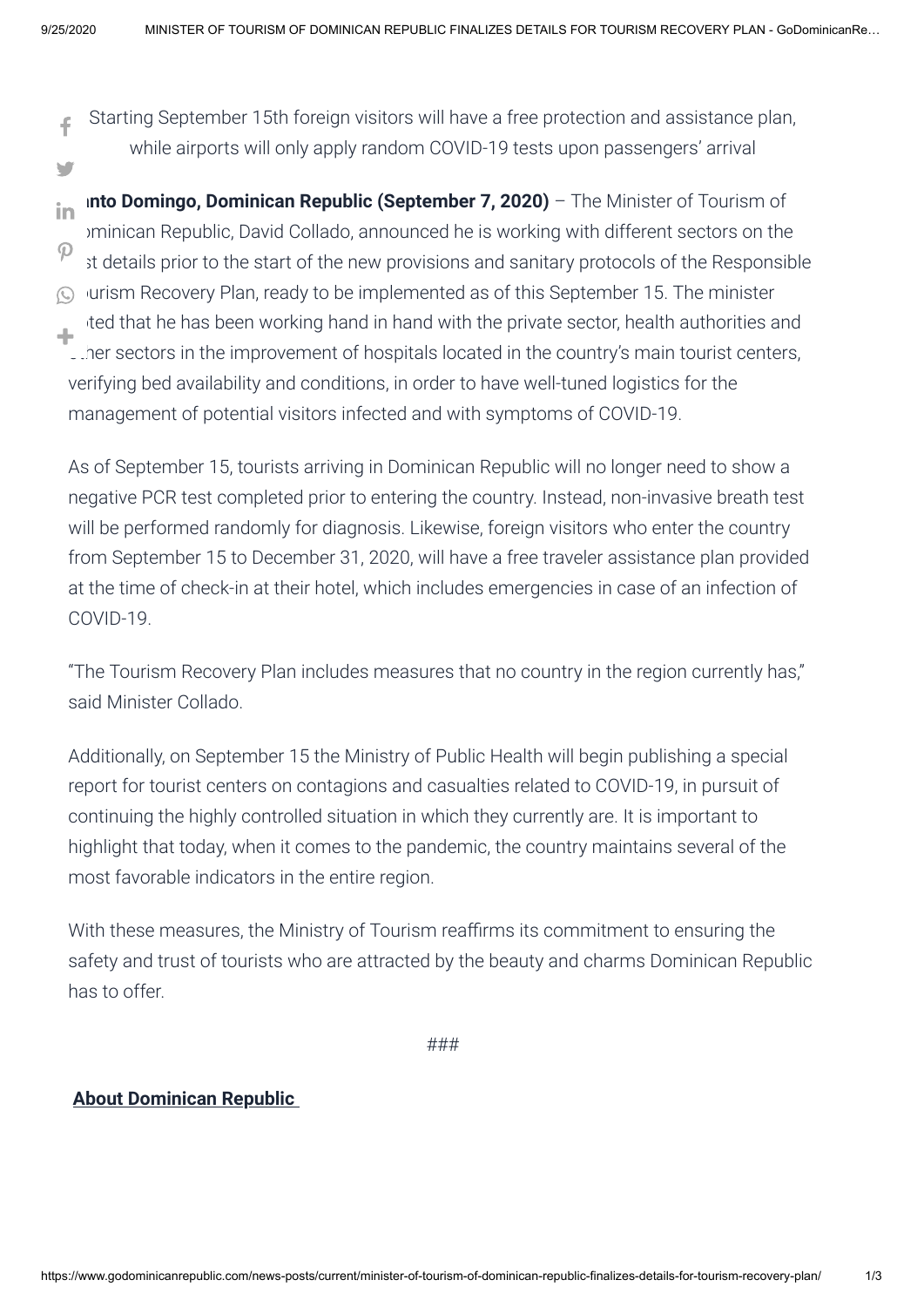9/25/2020 MINISTER OF TOURISM OF DOMINICAN REPUBLIC FINALIZES DETAILS FOR TOURISM RECOVERY PLAN - GoDominicanRe…

Well known for off-the-beaten-path excursions, rich culture, endless amenities and yearround perfect climate, Dominican Republic is a place like no other. Easily accessible via a

ect flight from most major airports, it is an ideal oasis for celebrities, couples and families ke. From hiking trails to undiscovered beaches and world-class golf courses, here you can hew in our luxurious and diverse accommodations, explore ancient relics of centuries st, revel in Dominican fare, or enjoy ecotourism adventures in our magnificent national [a](https://www.facebook.com/sharer/sharer.php?u=https://www.godominicanrepublic.com/news-posts/current/minister-of-tourism-of-dominican-republic-finalizes-details-for-tourism-recovery-plan/&t=MINISTER+OF+TOURISM+OF+DOMINICAN+REPUBLIC+FINALIZES+DETAILS+FOR+TOURISM+RECOVERY+PLAN)din

rks, mountain ranges and rivers.  $\overline{O}$ 

Irrounded by the Caribbean Sea on the south and the Atlantic Ocean on the north, Dominican Republic features a variety of sports, recreation and entertainment options, exclusive cultural experiences like dancing, carnival festivities, plus Dominican specialties such as cigars, rum, chocolate, coffee, amber and larimar. Between adventurous Puerto Plata, lush Samaná, historic Santo Domingo, sunny Punta Cana, luxe La Romana, bustling Barahona and more, each area has something for every type of traveler and budget.  $\odot$ 1

In addition to its uncharted experiences coast to coast, the country has also generated a worldwide reputation for its warm, and hospitable people. With eight international airports and nine distinct ecological zones it has never been more accessible or appealing to explore Dominican Republic. To learn more and begin planning your trip visit the Dominican Republic Ministry of Tourism's official website at: <https://www.godominicanrepublic.com/>

**Download the Go Dominican Republic App, available in the [App Store](https://itunes.apple.com/us/app/go-dominican-republic/id777707138?mt=8)**  $\vec{r}$  **and [Google Play](https://play.google.com/store/apps/details?id=com.dominican_republic.travel_guide&hl=en)**  $\vec{r}$ 

Follow us on [Twitter](https://twitter.com/GoDomRep) Mand [Instagram](https://www.instagram.com/godomrep/?hl=en) M Like us on Facebook [GoDominicanRepublic](https://www.facebook.com/godominicanrepublic) M

## **CONTACT:**

BVK Public Relations for DR Ministry of Tourism

Callie Murphy, US PR Manager

(414) 247-3897/ callie.murphy@byk.com